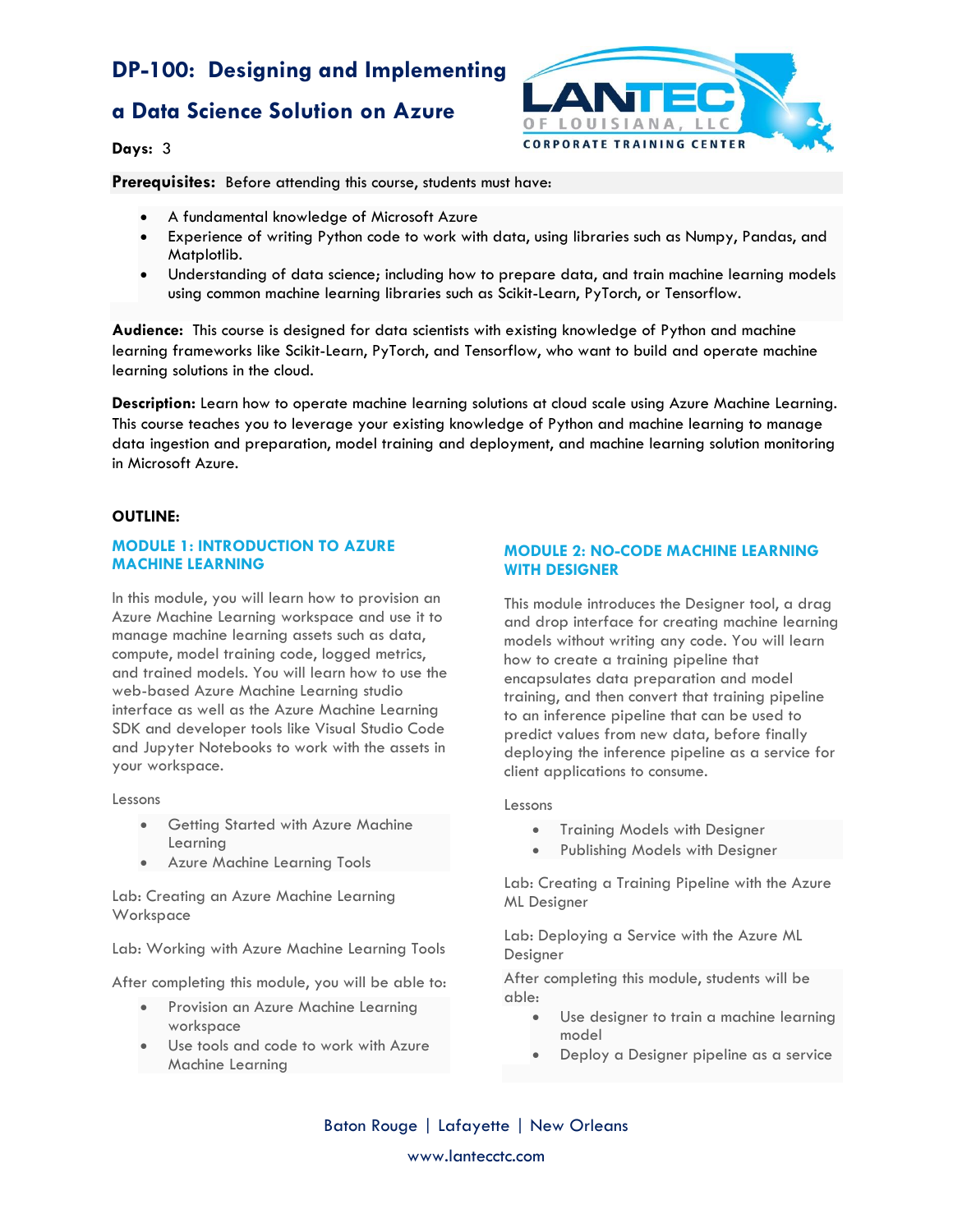# **a Data Science Solution on Azure**

## **MODULE 3: RUNNING EXPERIMENTS AND TRAINING MODELS**

In this module, you will get started with experiments that encapsulate data processing and model training code, and use them to train machine learning models.

### Lessons

- Introduction to Experiments
- Training and Registering Models

Lab: Running Experiments

Lab: Training and Registering Models

After completing this module, students will be able:

- Run code-based experiments in an Azure Machine Learning workspace
- Train and register machine learning models

### **MODULE 4: WORKING WITH DATA**

Data is a fundamental element in any machine learning workload, so in this module, you will learn how to create and manage datastores and datasets in an Azure Machine Learning workspace, and how to use them in model training experiments.

### Lessons

- **•** Working with Datastores
- Working with Datasets

Lab: Working with Datastores

Lab: Working with Datasets

After completing this module, students will be able:

- Create and consume datastores
- Create and consume datasets

### **MODULE 5: COMPUTE CONTEXTS**

One of the key benefits of the cloud is the ability to leverage compute resources on demand, and use them to scale machine learning processes to an extent that would be infeasible on your own hardware. In this module, you'll learn how to manage experiment environments that ensure consistent runtime consistency for experiments, and how to create and use compute targets for experiment runs.

#### Lessons

- Working with Environments
- Working with Compute Targets

Lab: Working with Environments

Lab: Working with Compute Targets

After completing this module, students will be able:

- Create and use environments
- Create and use compute targets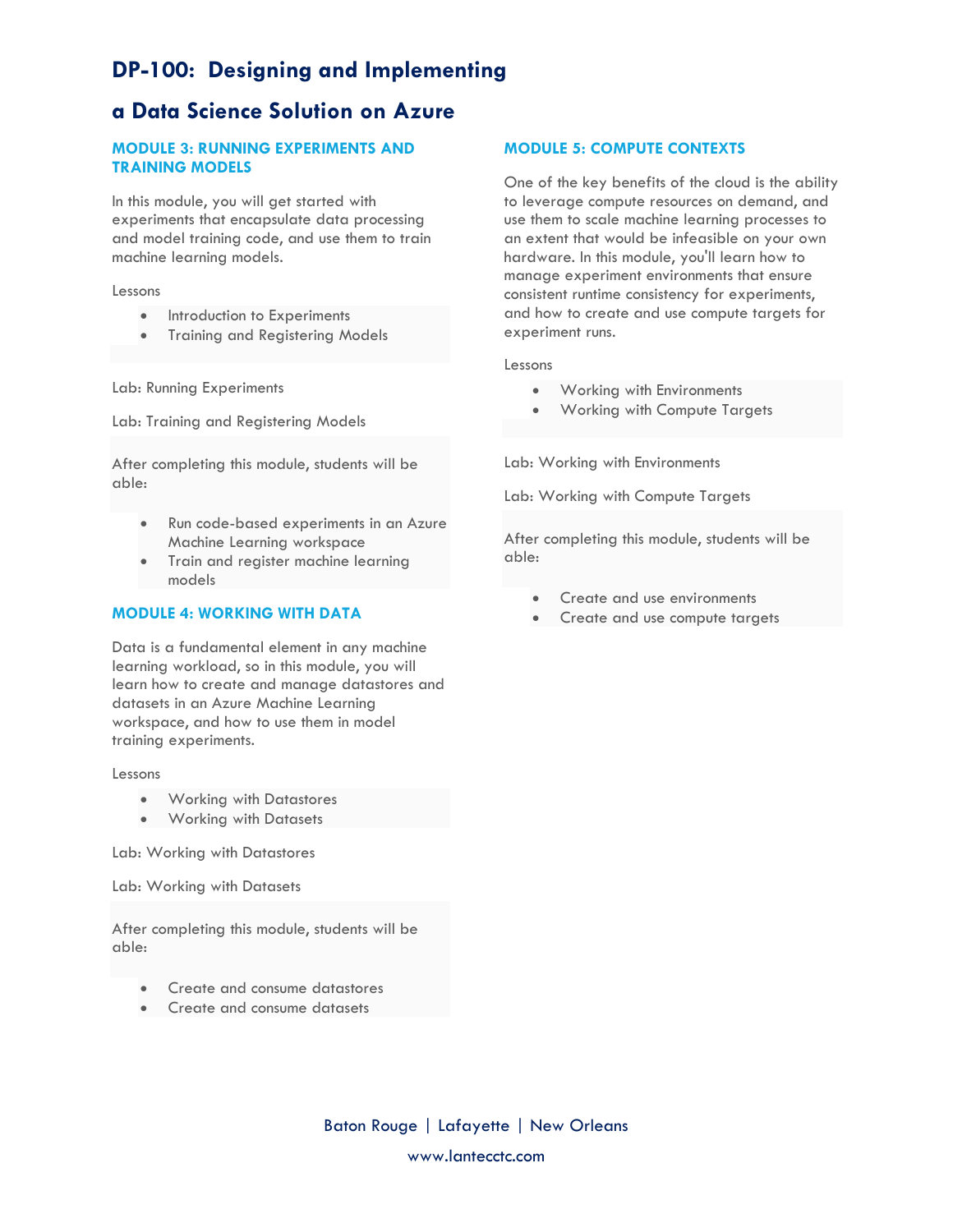# **a Data Science Solution on Azure**

## **MODULE 6: ORCHESTRATING OPERATIONS WITH PIPELINES**

Now that you understand the basics of running workloads as experiments that leverage data assets and compute resources, it's time to learn how to orchestrate these workloads as pipelines of connected steps. Pipelines are key to implementing an effective Machine Learning Operationalization (ML Ops) solution in Azure, so you'll explore how to define and run them in this module.

Lessons

- Introduction to Pipelines
- Publishing and Running Pipelines

Lab: Creating a Pipeline

Lab: Publishing a Pipeline

After completing this module, students will be able:

- Create pipelines to automate machine learning workflows
- Publish and run pipeline services

### **MODULE 7: DEPLOYING AND CONSUMING MODELS**

Models are designed to help decision making through predictions, so they're only useful when deployed and available for an application to consume. In this module learn how to deploy models for real-time inferencing, and for batch inferencing.

#### Lessons

- Real-time Inferencing
- Batch Inferencing

Lab : Creating a Real-time Inferencing Service

Lab : Creating a Batch Inferencing Service After completing this module, you will be able to

- Publish a model as a real-time inference service
- Publish a model as a batch inference service

### **MODULE 8: TRAINING OPTIMAL MODELS**

By this stage of the course, you've learned the end-to-end process for training, deploying, and consuming machine learning models; but how do you ensure your model produces the best predictive outputs for your data? In this module, you'll explore how you can use hyperparameter tuning and automated machine learning to take advantage of cloud-scale compute and find the best model for your data.

#### Lessons

- **•** Hyperparameter Tuning
- Automated Machine Learning

Lab : Tuning Hyperparameters

Lab : Using Automated Machine Learning

After completing this module, you will be able to

- Optimize hyperparameters for model training
- Use automated machine learning to find the optimal model for your data

Baton Rouge | Lafayette | New Orleans www.lantecctc.com